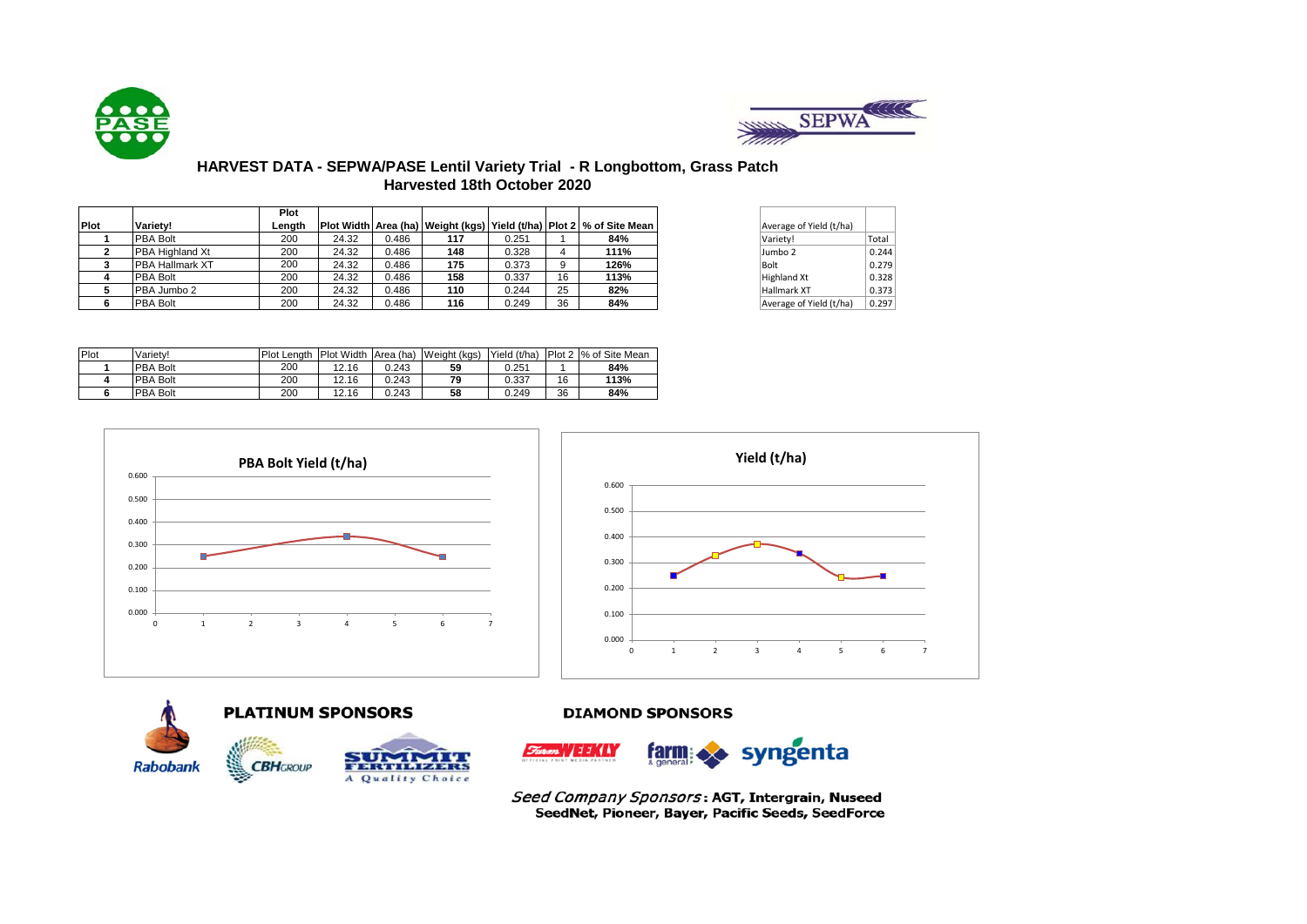





| <b>Plot</b> | Variety!               | Yield<br>(t/ha) | % of Site Mean | <b>Statistical Analysis</b>     |        |  |
|-------------|------------------------|-----------------|----------------|---------------------------------|--------|--|
|             | <b>PBA Bolt</b>        | 0.251           | 84%            | Site Mean (t/ha)                | 0.297  |  |
|             | <b>PBA Highland Xt</b> | 0.328           | 111%           | Probability                     | 0.444  |  |
|             | <b>PBA Hallmark XT</b> | 0.373           | 126%           | Least significant difference 5% | 0.2506 |  |
|             | <b>PBA Bolt</b>        | 0.337           | 113%           | <b>CV %</b>                     | 17.0   |  |
| 5           | PBA Jumbo 2            | 0.244           | 82%            |                                 |        |  |
|             | <b>PBA Bolt</b>        | 0.249           | 84%            |                                 |        |  |

### **Statistical Analysis**

| Site Mean (t/ha)                | 0.297  |
|---------------------------------|--------|
| Probabilitv                     | 0.444  |
| Least significant difference 5% | 0.2506 |
| CV %                            | 17.0   |
|                                 |        |

#### **Site Details**

**Soil Description:** Duplex **Date Sown:** Tuesday, 14 April 2020 Sunday, 18 October 2020

**Length (m) Width (m) Area (m2) 200 24.32 0.49** 

**Seeding Rate:** 40 kg/ha

**Plot Dimensions**

200 24.32 0.49 2.06 **Conversion Factor**



## **PLATINUM SPONSORS**

**CBH**GROUP

 $5.577$ 

A Quality Choice

## **DIAMOND SPONSORS**





Seed Company Sponsors: AGT, Intergrain, Nuseed SeedNet, Pioneer, Bayer, Pacific Seeds, SeedForce